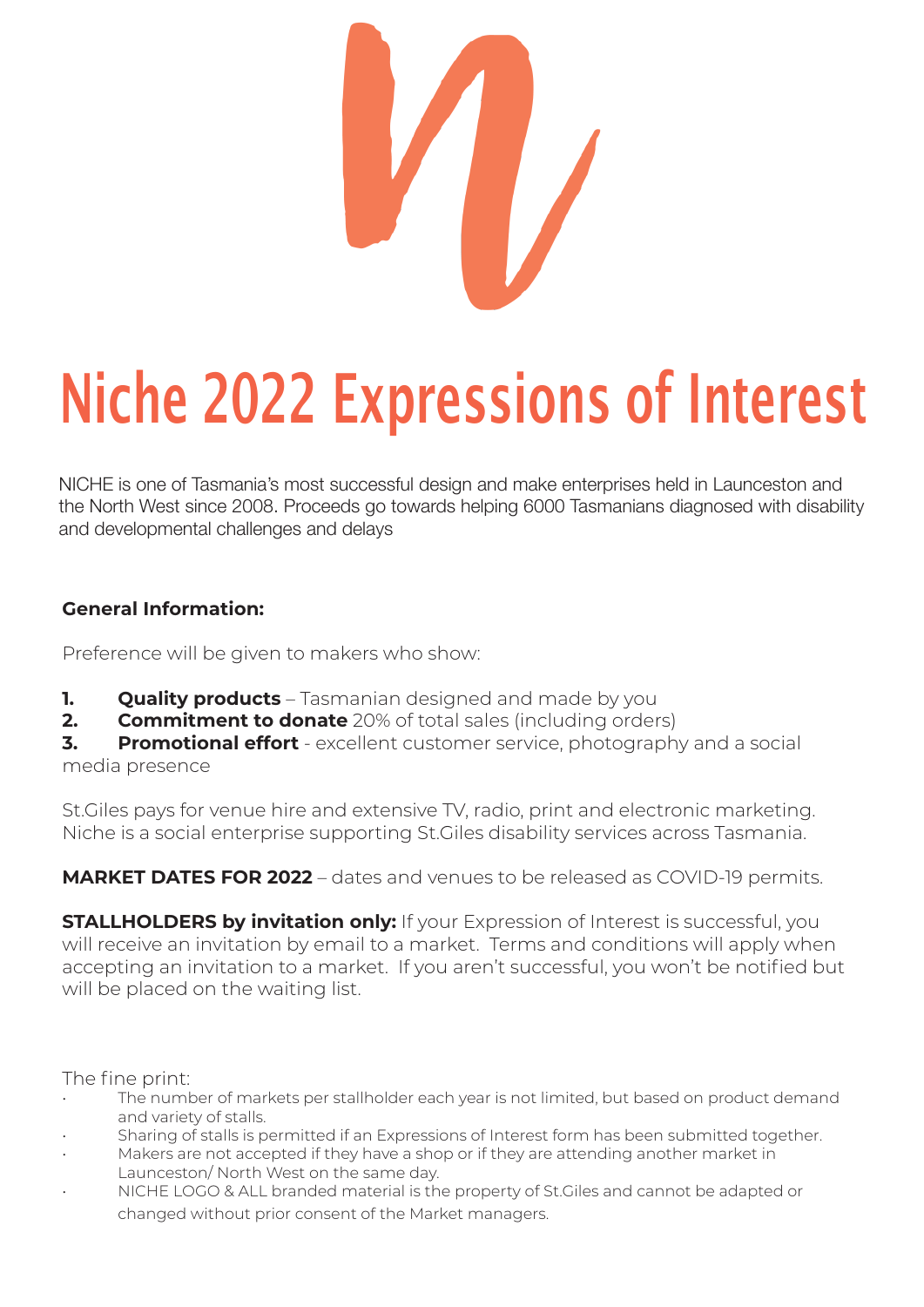

## **Niche 2022 Expressions of Interest**

### This EQI form is for consideration for all 2022 Niche events

| Social media accounts:(Facebook/Instagram/Website): ____________________________ |
|----------------------------------------------------------------------------------|
|                                                                                  |
|                                                                                  |
|                                                                                  |
|                                                                                  |
|                                                                                  |
|                                                                                  |
|                                                                                  |
|                                                                                  |
|                                                                                  |
| I sell my products at the following shops/markets: _____________________________ |
|                                                                                  |
| An y additional information you'd like us to know?______________________________ |
|                                                                                  |

Photography: You must include 3 quality images of your work (see our tips and tricks page)

Email your Expressions of Interest to niche@stgiles.org.au or post to Niche, PO Box 416. Launceston.

If successful, you will receive an email invitation to a market this year. Thank you for your interest in Niche!